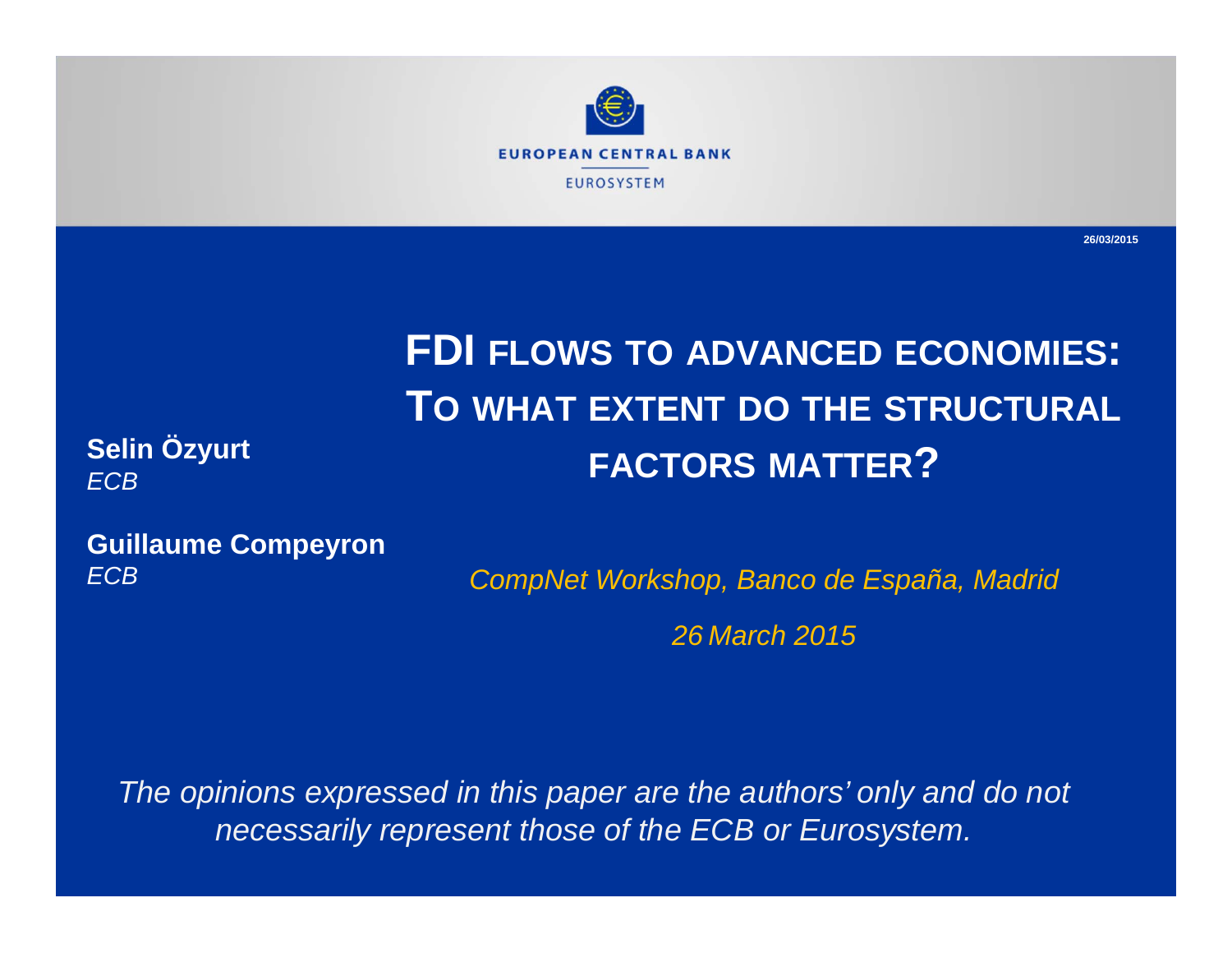- **1**Why does FDI matter?
- **2** Stylised facts on recent FDI developments
- **3**What drives FDI?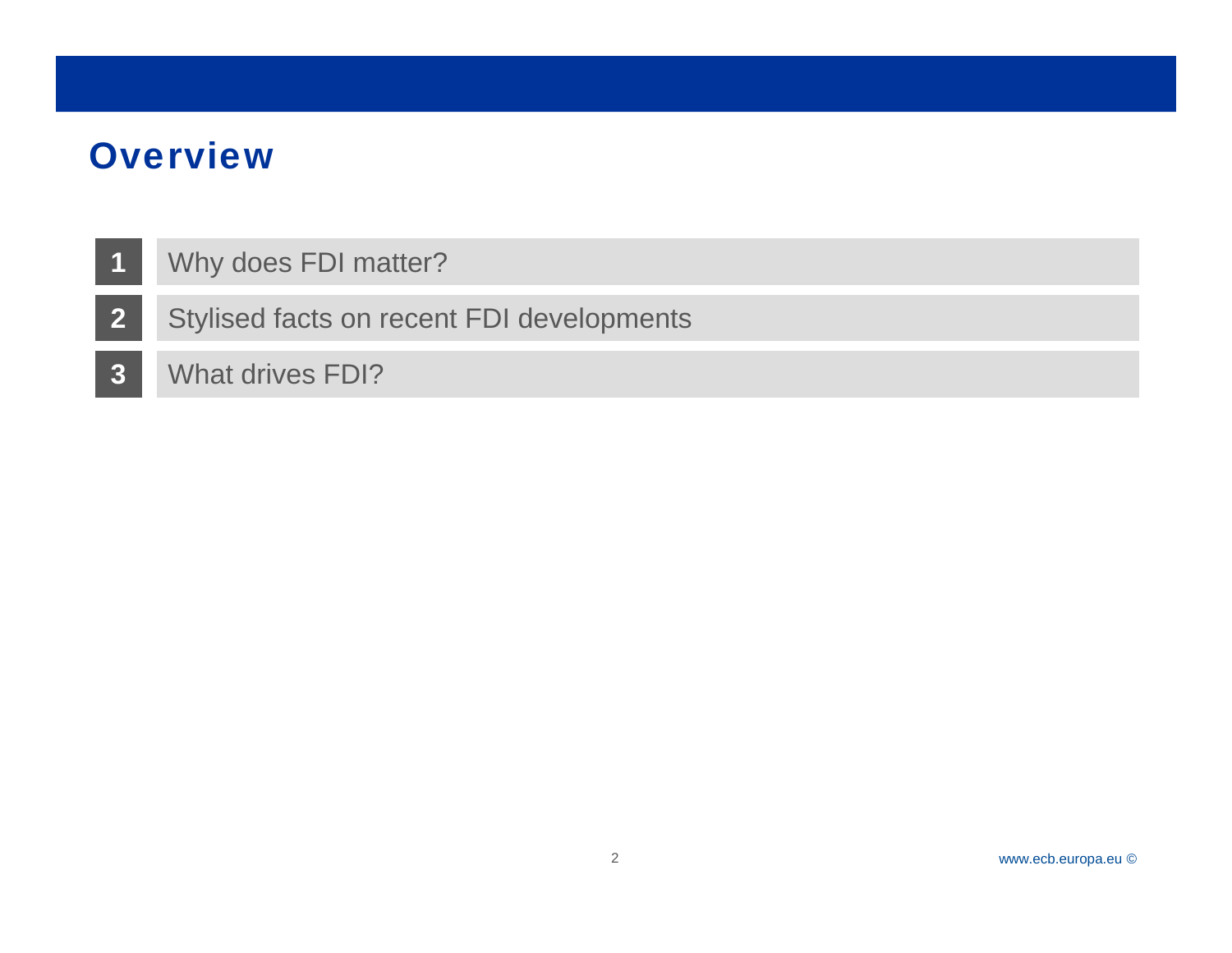#### **1**Why does FDI matter?

- **2** Stylised facts on recent FDI developments
- **3**What drives FDI?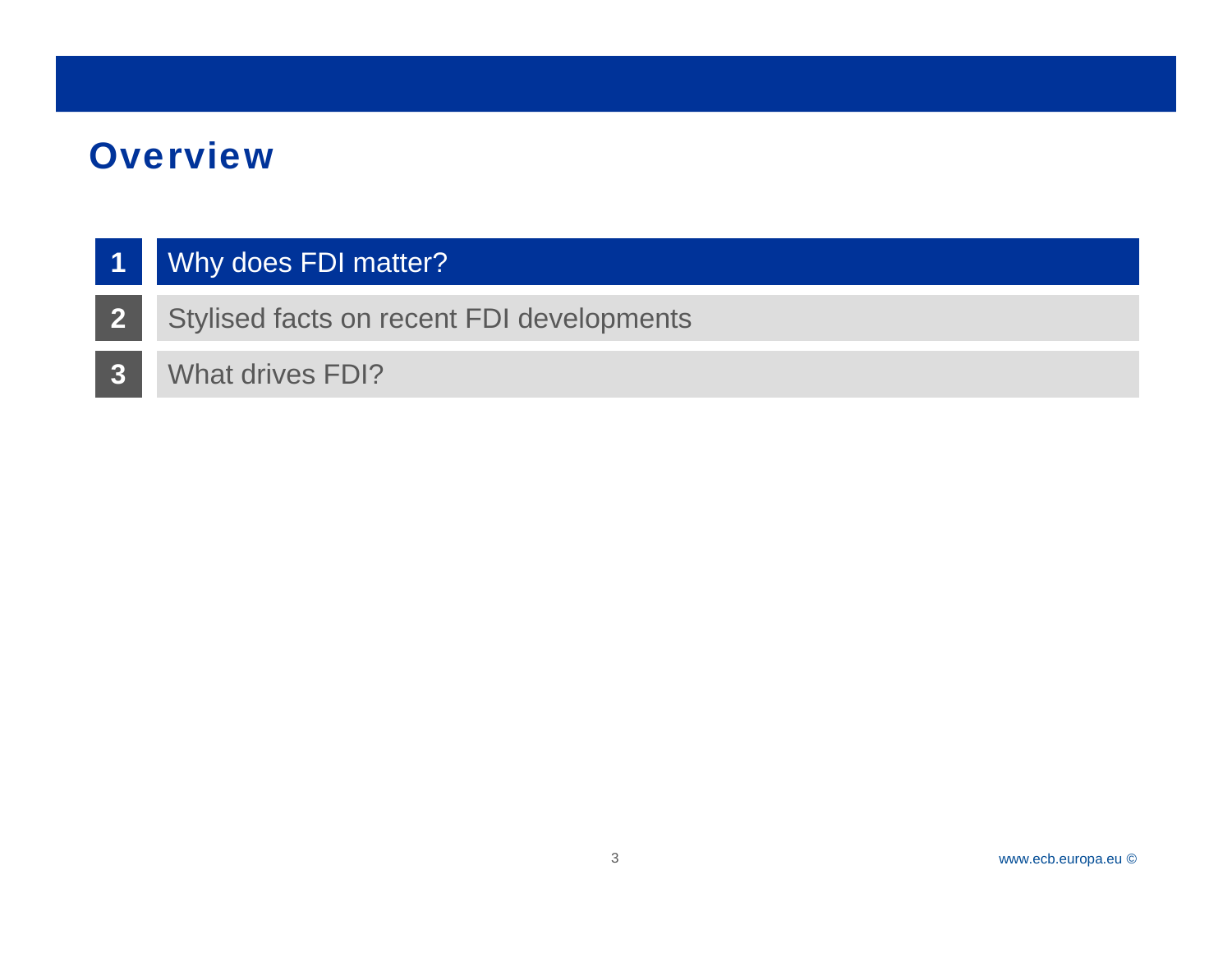## **FDI is likely to enhance growth**

• **Foreign direct investment** (FDI) aims at <sup>a</sup> **long-term relationship**, reflects a **lasting interest and (partial) control.**

**-more stable funding, longer-term commitment** and **greater physical contact** compared to portfolio investment

- **FDI can enhance growth in the host economy through**
	- job creation, capital accumulation (direct effects)
	- productivity spillovers (indirect effects)
- $\bullet$  **Multinational Companies are generally characterized by**
	- Advanced technologies and better organizational and managerial know-how;
	- Intensive investment in private R&D, training and HR development;
	- More productive and profitable than local companies.

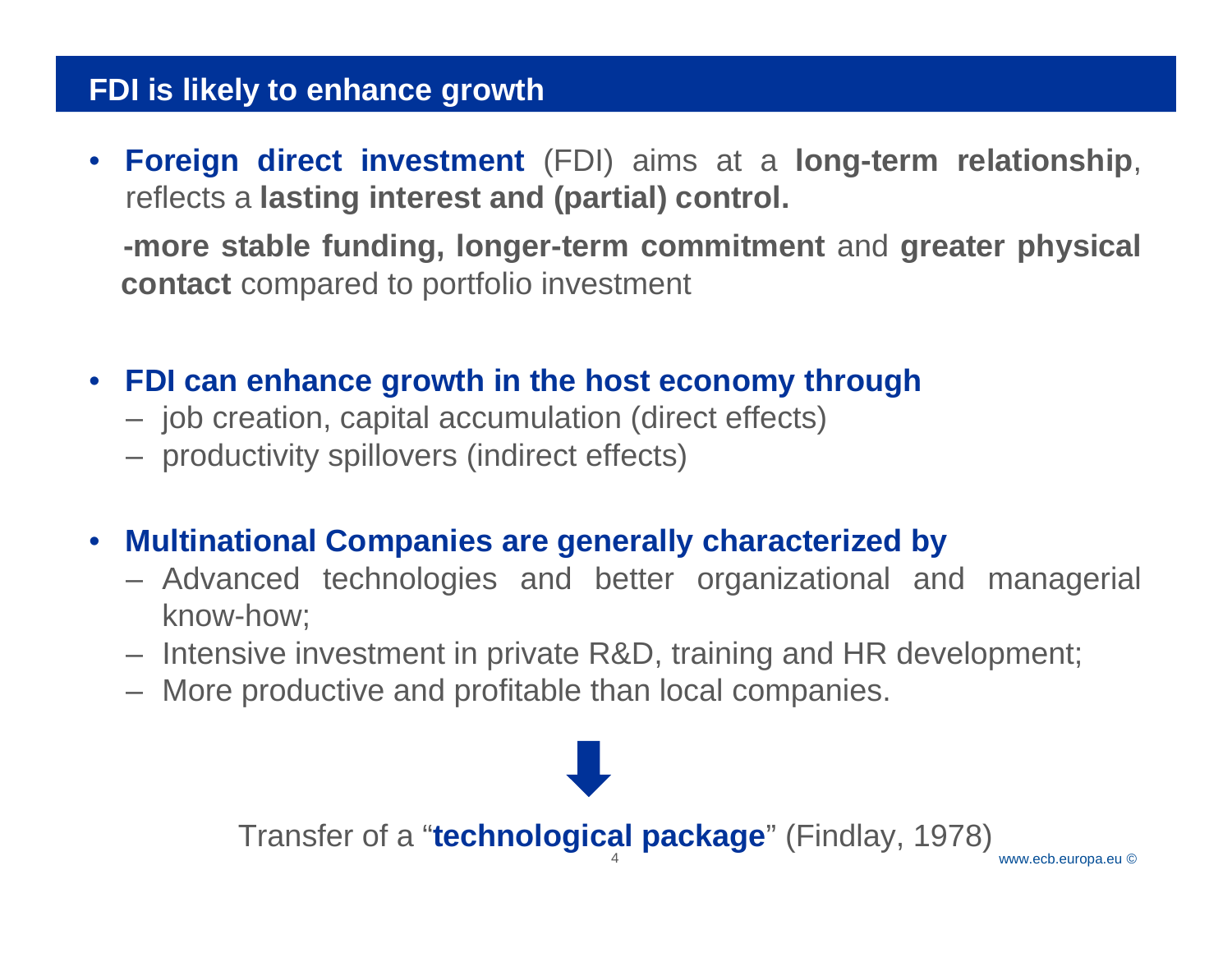## Rubric **….but the empirical evidence is rather mixed**

- Host country's **absorptive capabilities matter:** financial development, openness to trade, human capital development, innovation capacity, basic infrastructure development, income per capita *(Balasubramanyam et al. 1996, Borensztein, De Gregorio et al. 1998, Alfaro et al. 2004).*
- Some technical shortcomings:
	- Data limitations;
	- $\mathcal{L}_{\mathcal{A}}$  , and the set of  $\mathcal{L}_{\mathcal{A}}$ Heterogeneity of countries;
	- $\mathcal{L}_{\mathcal{A}}$  , and the set of  $\mathcal{L}_{\mathcal{A}}$ Heterogeneity of investment types and firms;
	- $\mathcal{L}_{\mathcal{A}}$  , and the set of  $\mathcal{L}_{\mathcal{A}}$  Statistical and methodological issues (e.g. endogeneity, uncertainty, measurement error, reverse causality).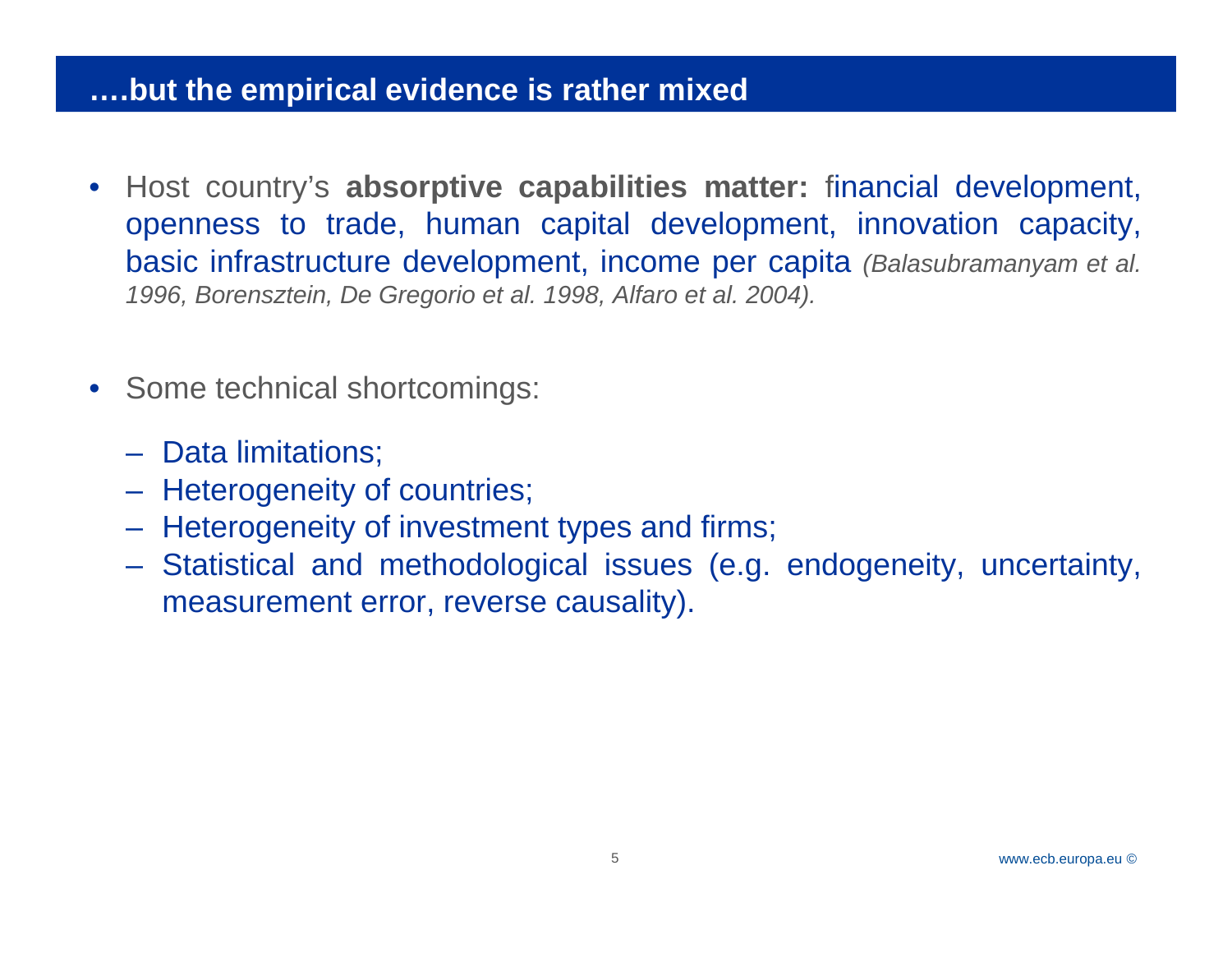- **1**Why does FDI matter?
- **2** Stylised facts on recent FDI developments
- **3** What drives FDI?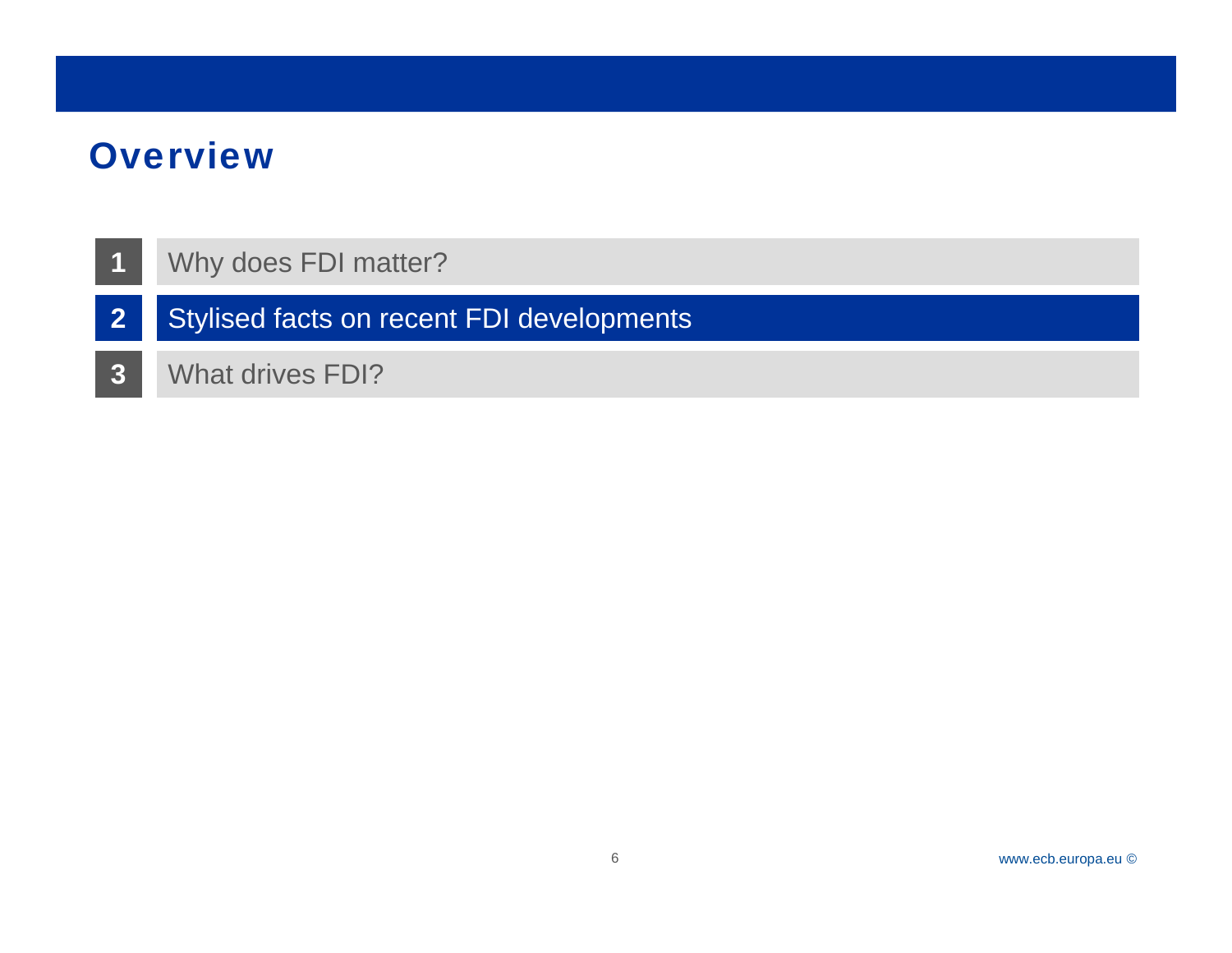#### Developing countries have increased their share in global FDI

## FDI inflows, global and by group of economies 1995-2016 (billions USD)



*Source: UNCTAD, World Investment Report 2014*

*Note: 2014-2016 are projections.*

Enter presentation title by changing the footer. 7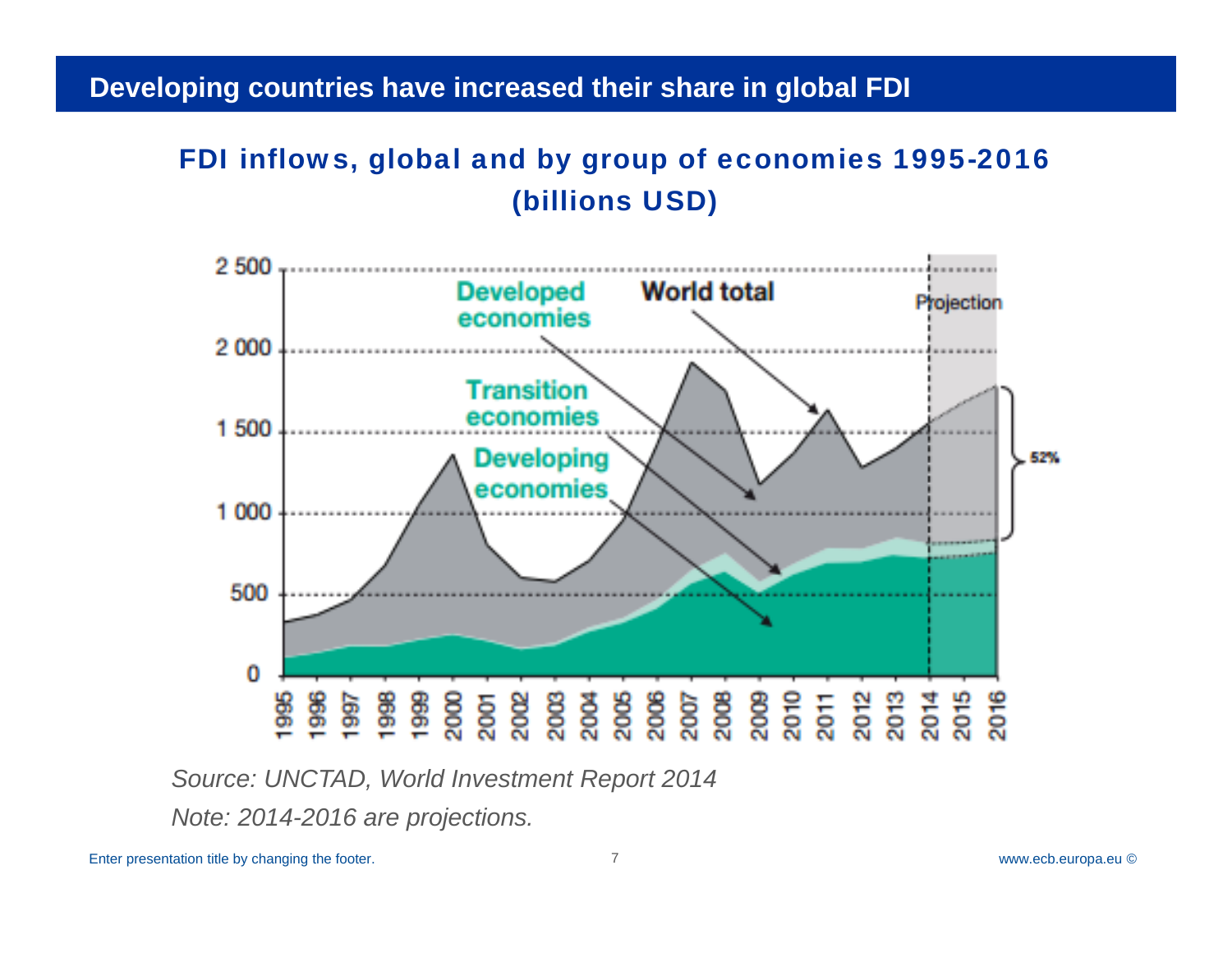#### **A large number of developing countries became global players**

#### FDI flows: top 20 host and home economies

#### **FDI: top 20 host economies, 2012 and 2013 (billions USD)**

## **FDI: top 20 home economies, 2012 and 2013 (billions USD)**



8*Source: UNCTAD, World Investment Report 2014*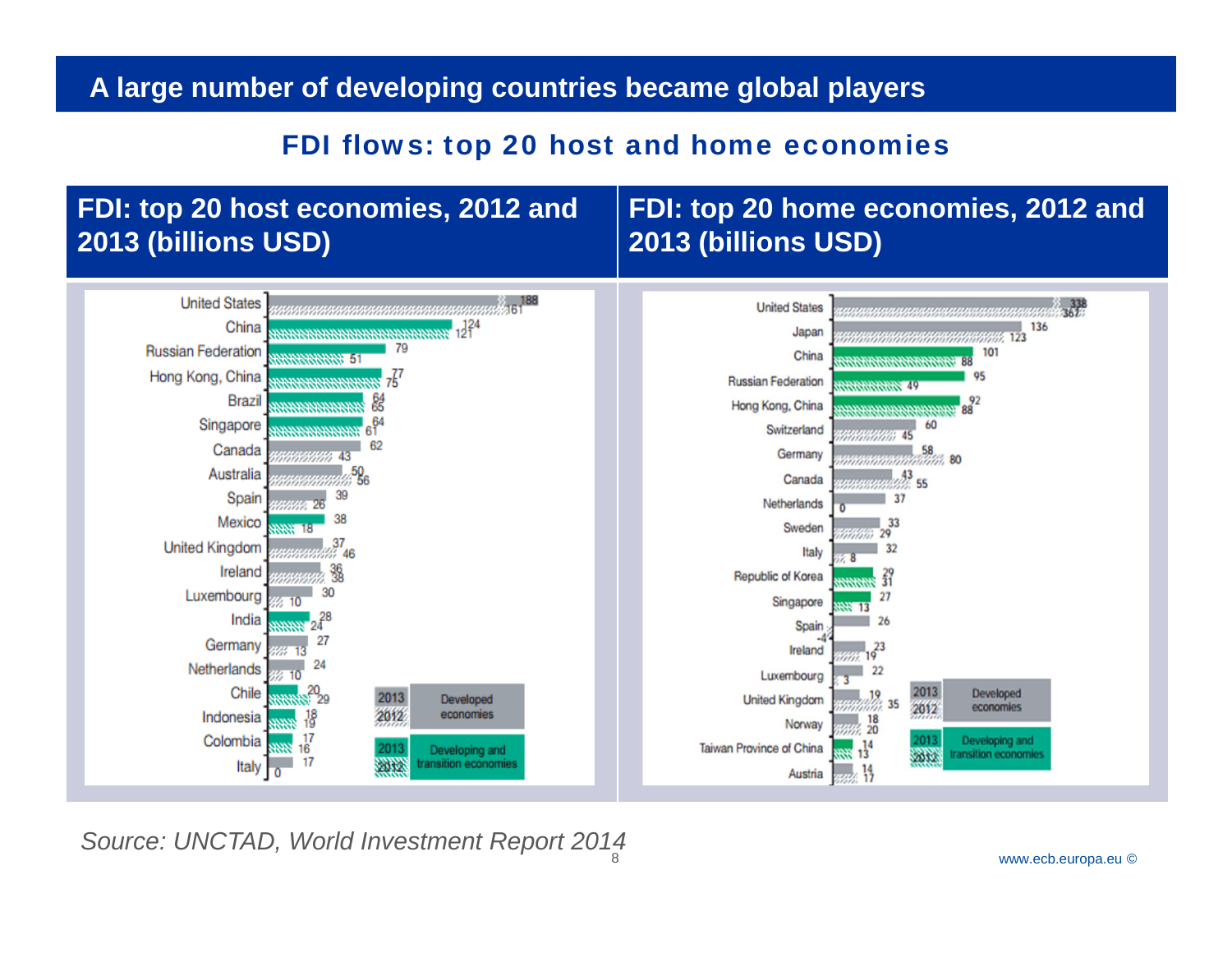#### The largest euro area countries have not recovered to the pre-crisis FDI levels

## Foreign direct investment inflows and outflows in the largest euro area countries, 2001-2014



*Source: ECB Balance of Payments Statistics*

Note: Three-month moving sums of monthly flows, not seasonally adjusted www.ecb.europa.eu ©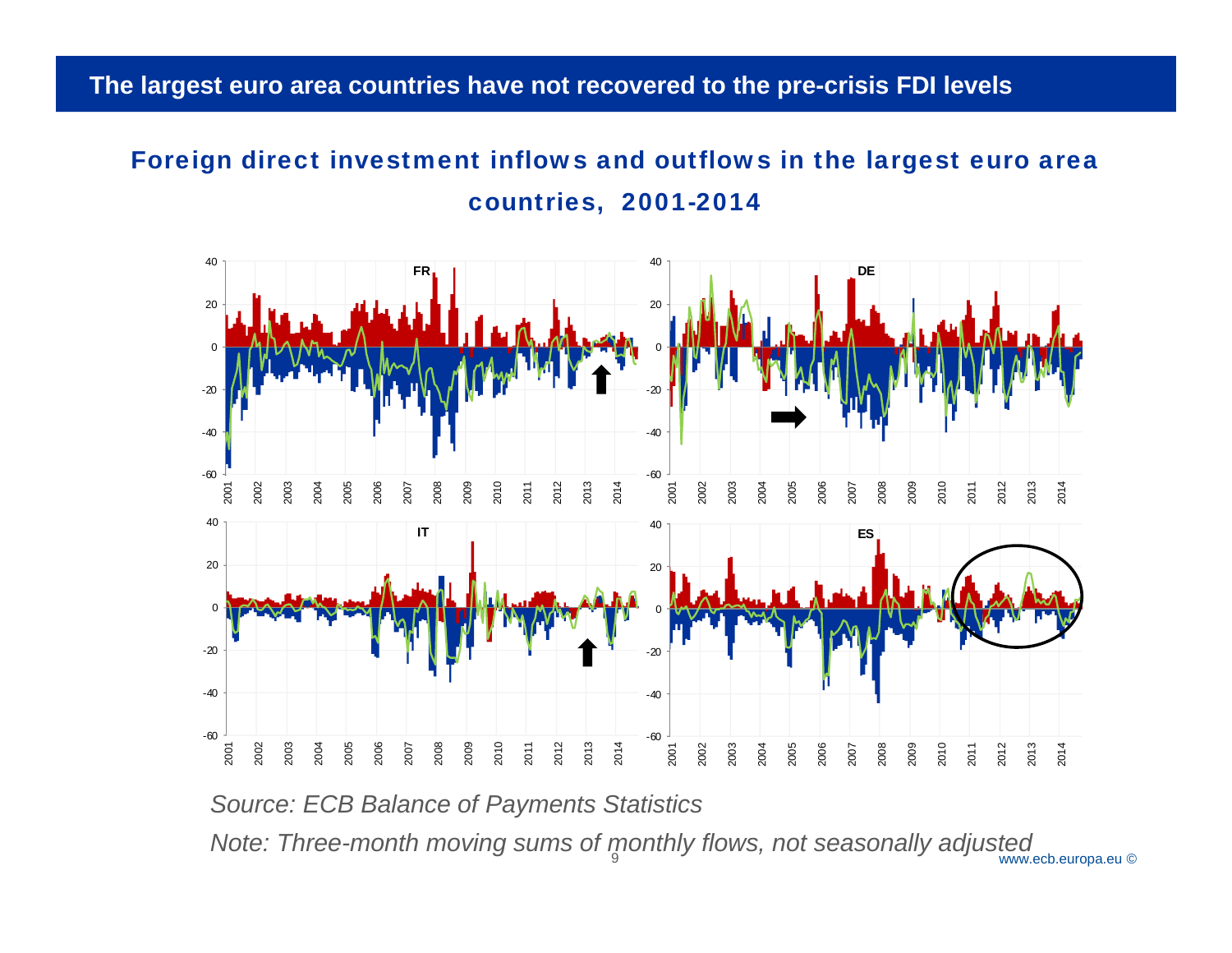- **1**Why does FDI matter?
- **2** Stylised facts on recent FDI developments
- **3**What drives FDI?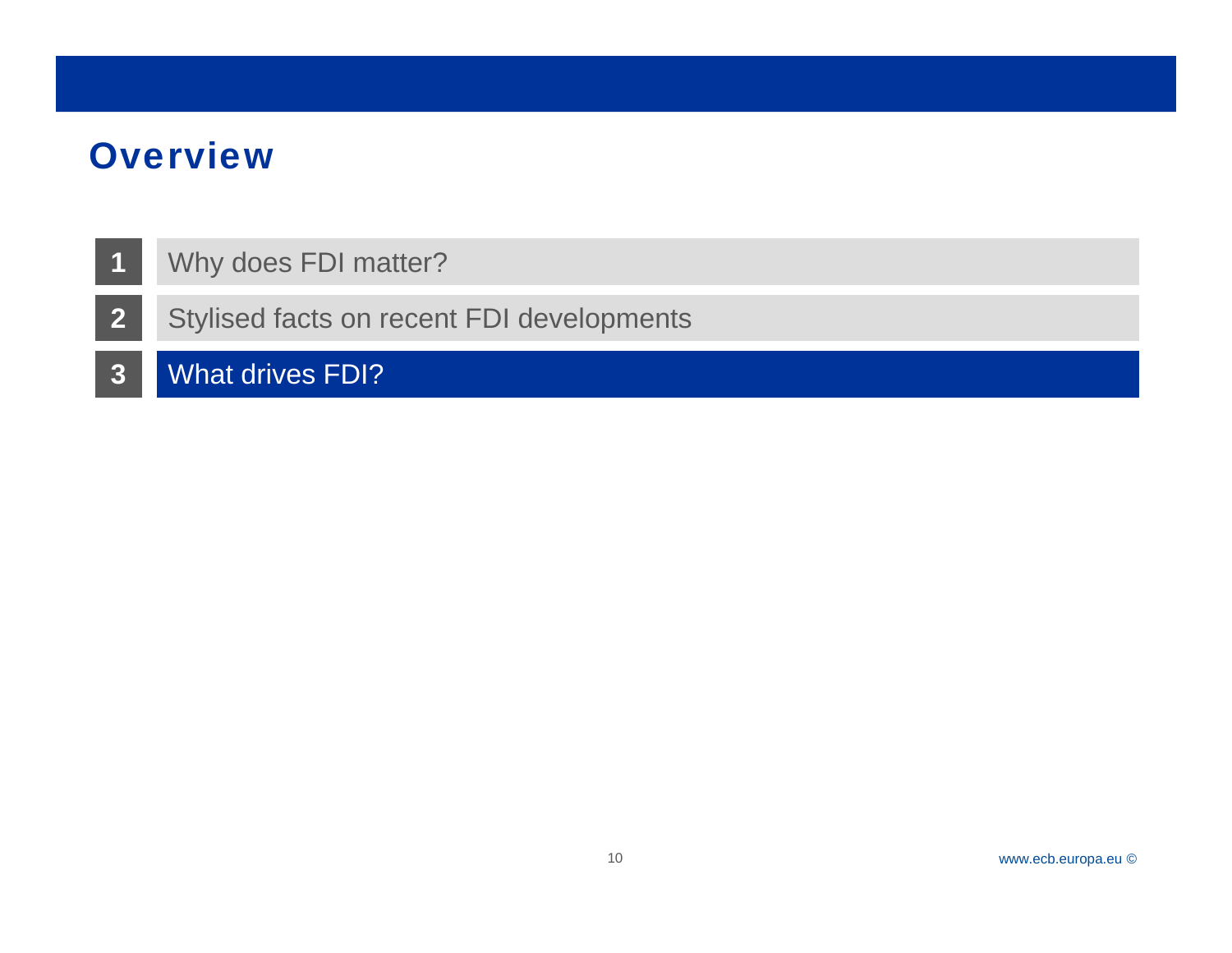## **Foreign investors have different motivations**

- **Vertical FDI:** Firms locate different stages of production in different countries to take advantage of differences in international factorprices.
- **Horizontal FDI:** Firms produce the same goods and services in multiple countries with the purpose of serving local markets.
- Key factors to attract foreign investors may not solely relate to economic determinants but also to structural factors (e.g. institutions, taxation, infrastructures or human capital development, etc.).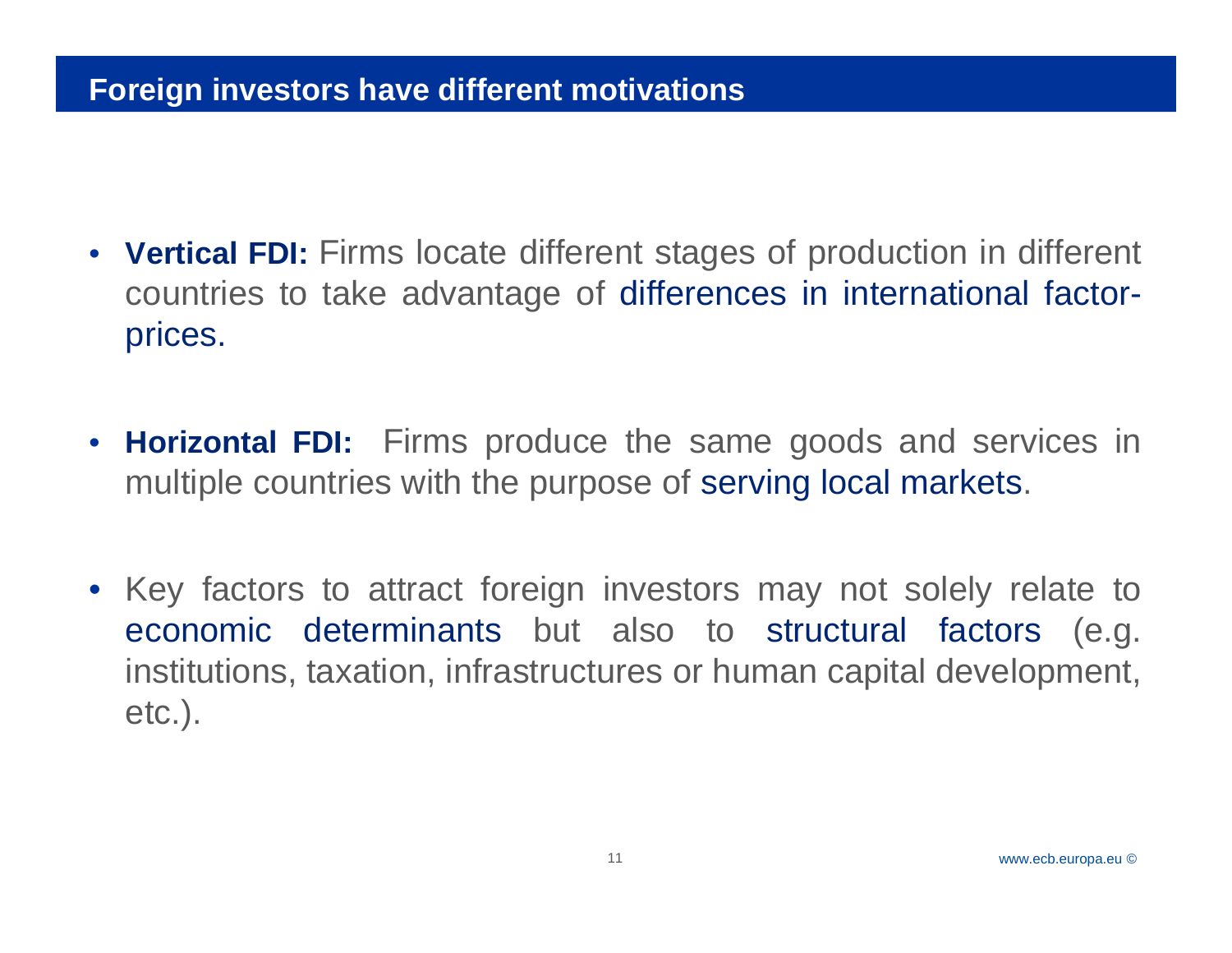## **Survey evidence shows the importance of structural factors**

| <b>Key FDI Location factors</b>                                                                       | 2014           | 2012           | 2011           |
|-------------------------------------------------------------------------------------------------------|----------------|----------------|----------------|
| <b>Stability</b><br>of political,<br>legal<br>and<br>regulatory<br>and<br>transparency<br>environment | 1              | $\overline{2}$ | 3              |
| The country or region's domestic market                                                               | $\overline{2}$ | 1              | 8              |
| Potential productivity increase for their company                                                     | 3              | 5              | 4              |
| <b>Labour costs</b>                                                                                   | 4              | 3              | $\overline{7}$ |
| <b>Transport and logistics infrastructure</b>                                                         | 5              | 4              | 1              |
| <b>Local labour skill level</b>                                                                       | 6              | 6              | 6              |
| <b>Stability of social climate</b>                                                                    | $\overline{7}$ | $\overline{7}$ | 5              |
| <b>Corporate taxation</b>                                                                             | 8              | 8              | 9              |
| <b>Telecommunications infrastructure</b>                                                              | 9              | 10             | $\overline{2}$ |
| <b>Flexibility of labour legislation</b>                                                              | 10             | 9              | 10             |

*Source: Ernest & Young 2014 European Attractiveness Survey* 

*Note: the number of total respondents is 808.*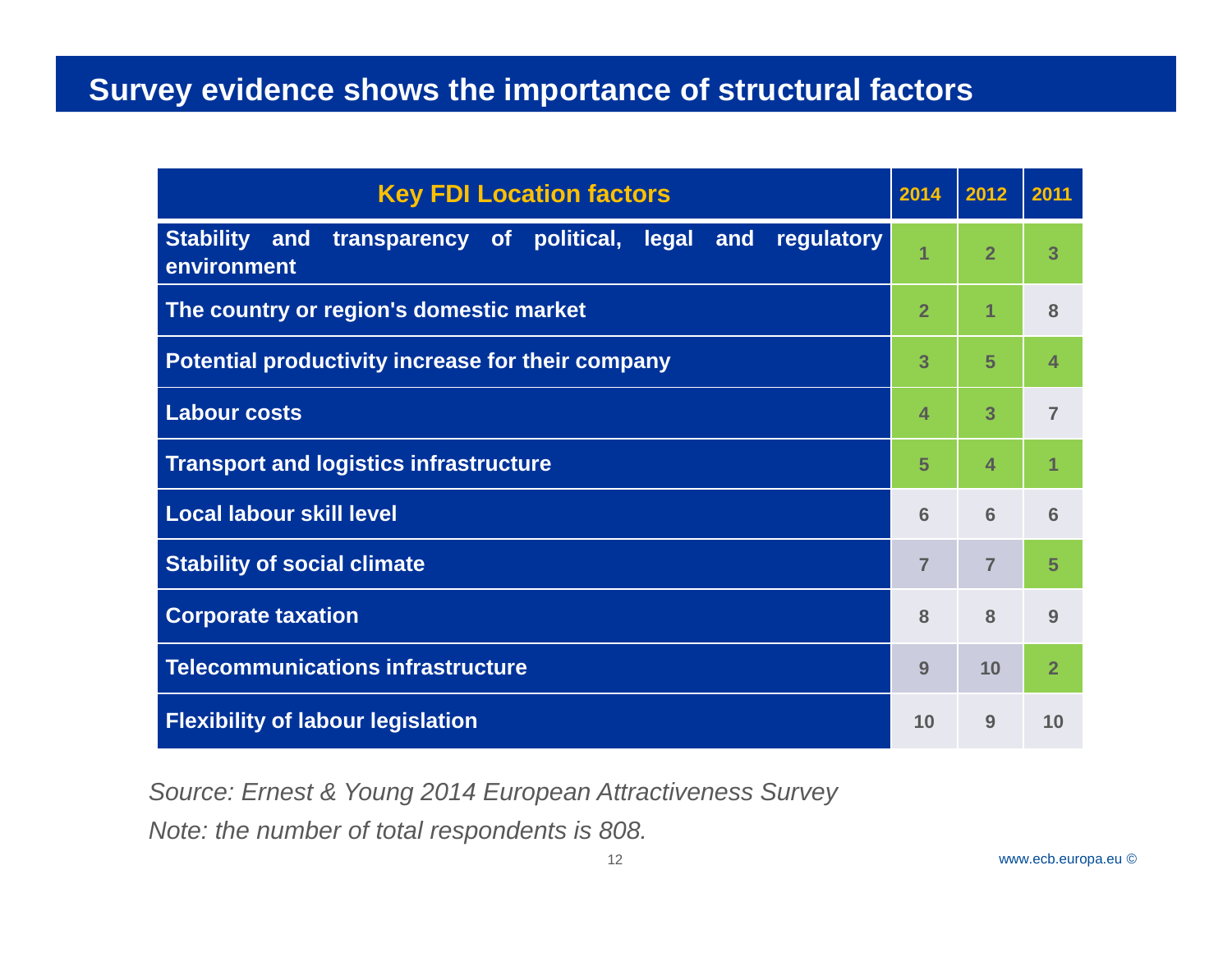#### Significant structural divergence within advanced economies

## GCI structural sub-indicators 2014-2015

Scale: 1-7 (best)



*Note: the sample covers 19 OECD countries.*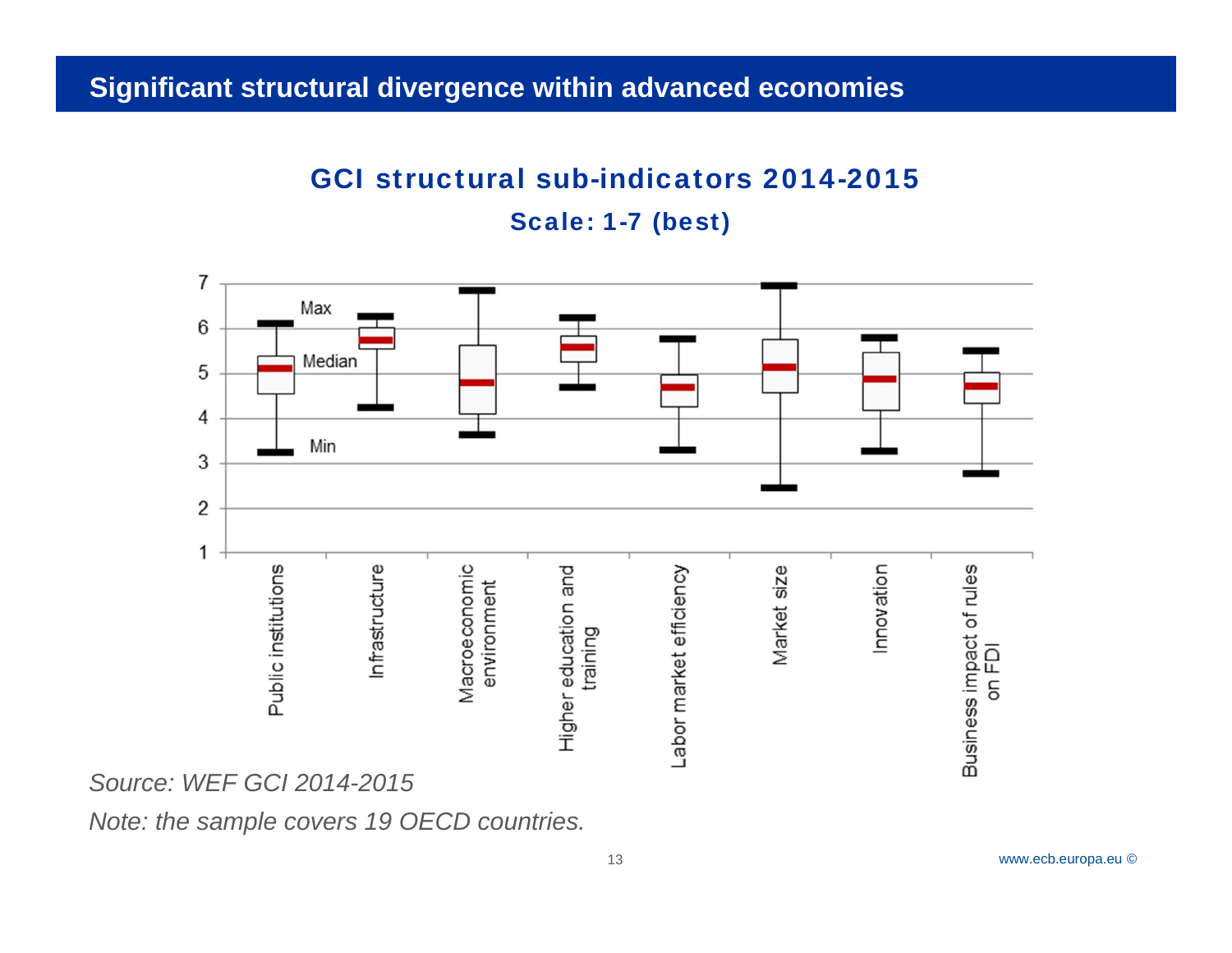#### Rubric **….also significant divergence in labour market efficiency**

## GCI Labour Market Efficiency Sub-indicators Scale: 1-7 (best)



*Source: WEF GCI 2014-2015*

*Note: the sample covers 19 OECD countries.*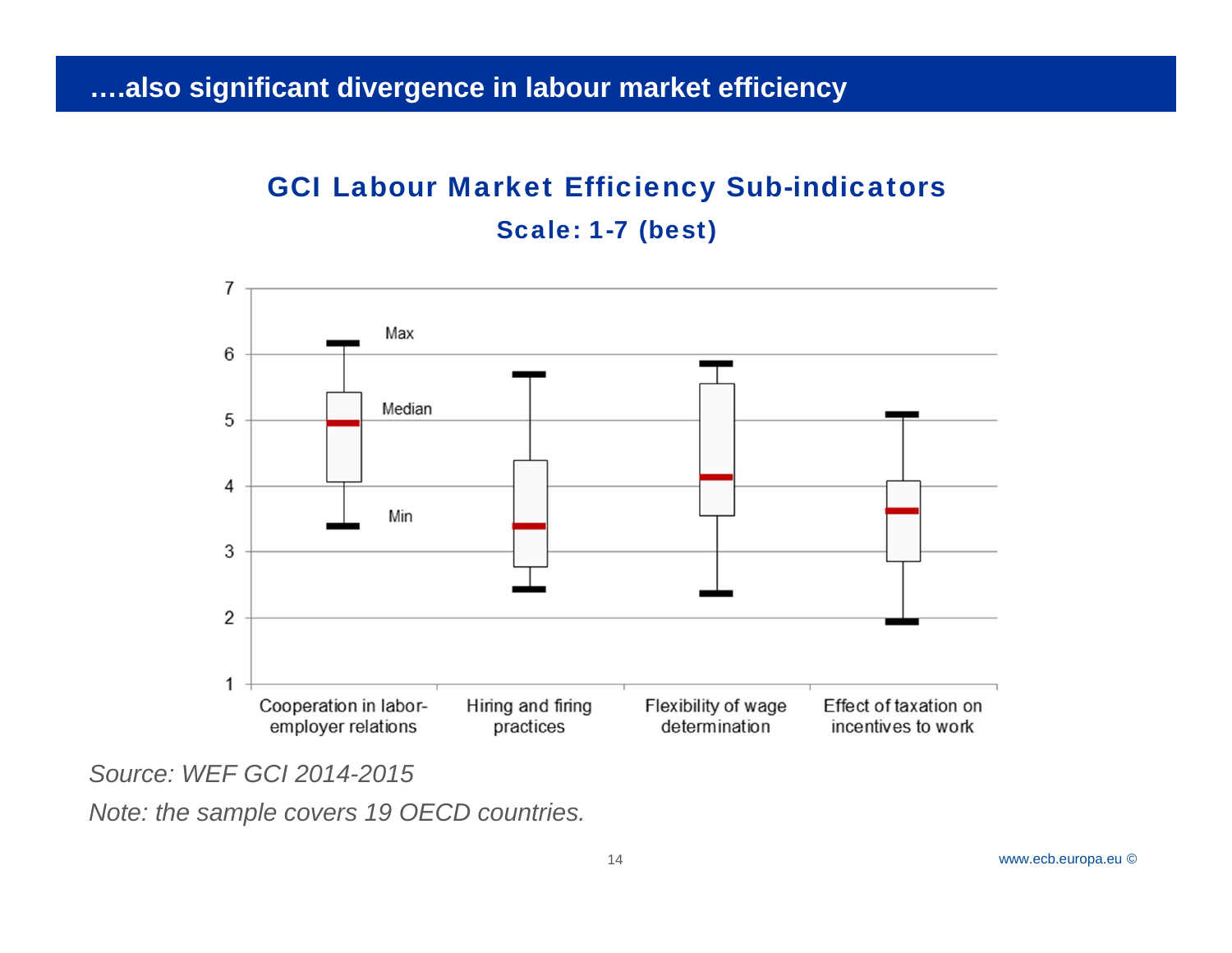*Economic Chow 1967*): FDI flow serves to adjust the stock towards its desired/equilibrium level

$$
lnY_{it} - lnY_{it-1} = \alpha (lnY^*_{it} - lnY_{it-1}), \qquad 0 < \alpha < 1
$$

can be expressed as:

 $lnY_{it} = (1-\alpha)lnY_{it-1} + \alpha lnY_{it}^*$ 

## **Model Specification**

 $lnY_{ij,t} = \alpha_0 + (1-\alpha)lnY_{ij,t-1} + \beta_1E$ conomic<sub>i,t-1</sub> +  $\beta_2Structural_{i,t-1} + \varphi_i + \varepsilon_i$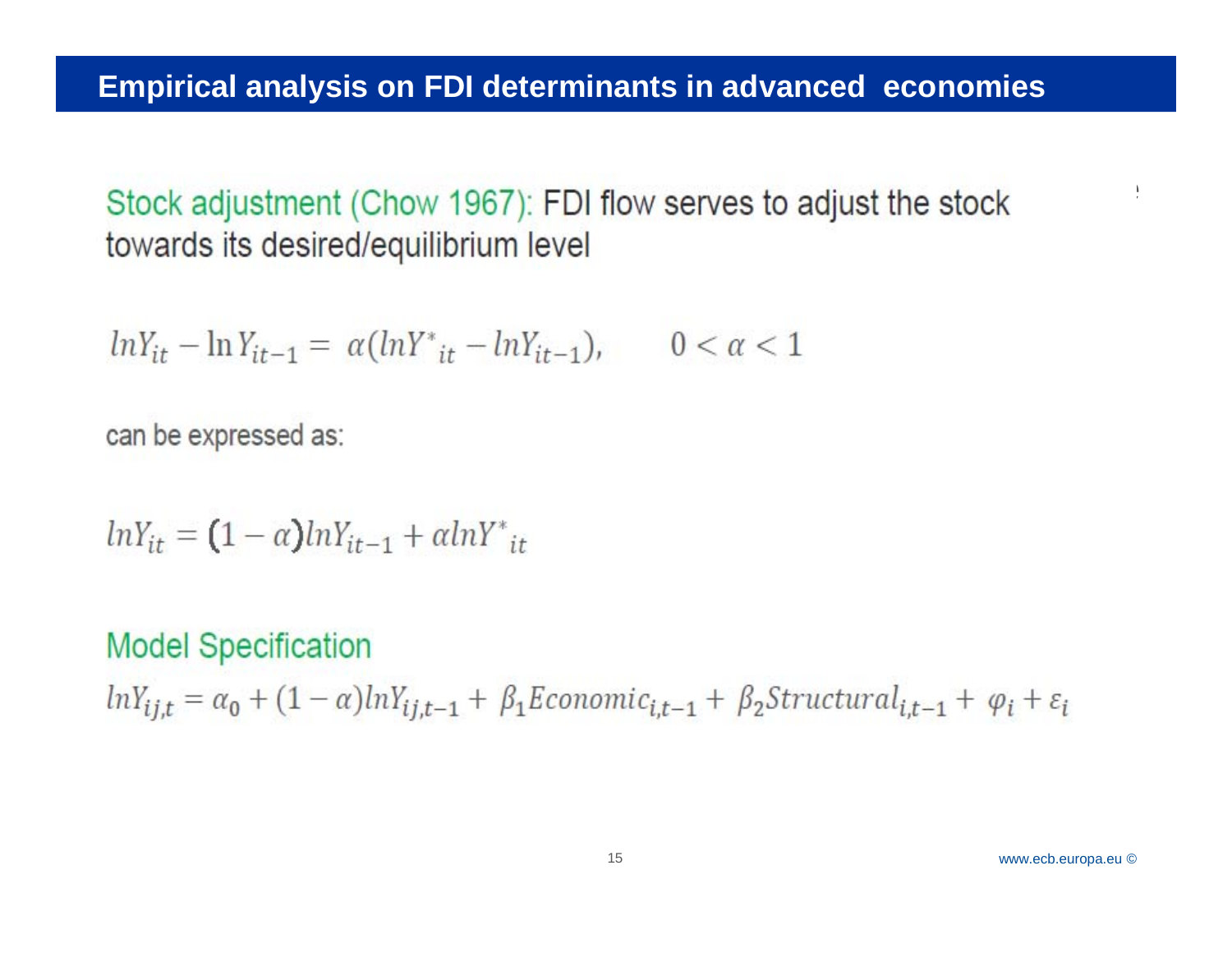*Economic variables:* GDP per capita, size of the population, relative price of tradables and total factor productivity.

*Structural variables:* R&D expenditure, tertiary educational attainment, Employment Protection Legislation (EPL) and tax on profits as <sup>a</sup> percentage of GDP.

## **Data**

Annual,1991-2012, the OECD and World Bank

19 OECD countries

3 sectors: Primary, Manufacturing, Financial Services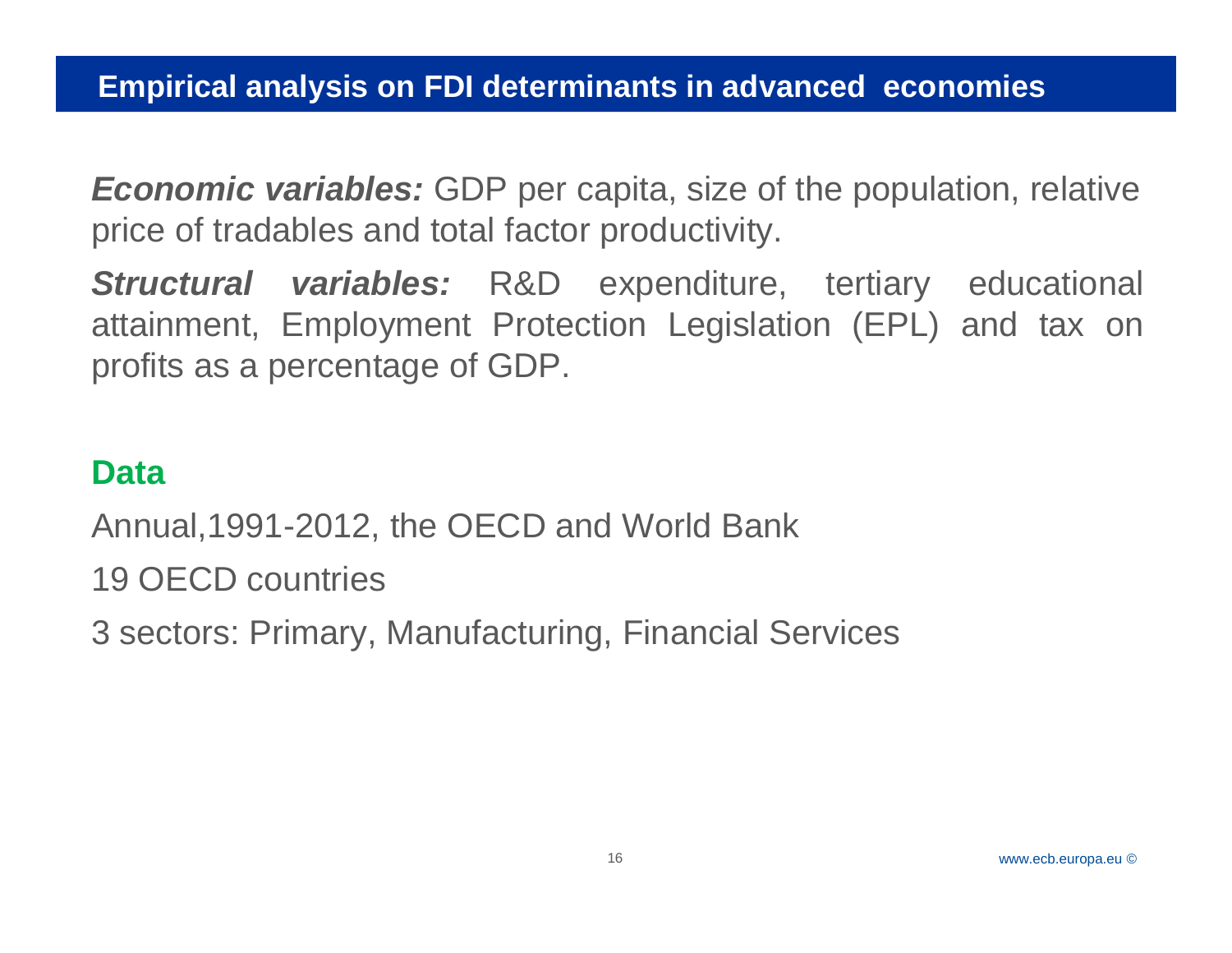## **FDI determinants**

|                                         |             | <b>Total Economy</b> | Primary    |            | Manufacturing |             | <b>Financial Services</b> |            |
|-----------------------------------------|-------------|----------------------|------------|------------|---------------|-------------|---------------------------|------------|
| Dependent variable:<br><b>FDI Stock</b> | <b>OLS</b>  | <b>GMM</b>           | <b>OLS</b> | <b>GMM</b> | <b>OLS</b>    | <b>GMM</b>  | <b>OLS</b>                | <b>GMM</b> |
| <b>GDP</b> capita                       | $-0.06$     | $-0.07$              | $-1.41$    | $-1.09$    | $0.77*$       | $0.75*$     | 0.73                      | 1.02       |
|                                         | $(-0.27)$   | $(-0.28)$            | $(-0.84)$  | $(-0.73)$  | $(-1.98)$     | $(-1.94)$   | $(-0.98)$                 | $(-1.27)$  |
| <b>Population</b>                       | $1.52**$    | $1.40**$             | 3.84       | 2.32       | 1.33          | $1.57**$    | 0.5                       | 0.49       |
|                                         | $(-2.64)$   | $(-1.98)$            | $(-1.75)$  | $(-1.26)$  | $(-1.6)$      | $(-1.97)$   | $(-0.54)$                 | $(-0.54)$  |
| <b>Relative prices</b>                  | $-0.01***$  | $-0.01***$           | 0          | $\pmb{0}$  | $-0.003**$    | $\mathbf 0$ | $-0.01**$                 | $-0.01**$  |
|                                         | $(-5.36)$   | $(-4.94)$            | $(-0.65)$  | $(-0.98)$  | $(-2.64)$     | $(-1.28)$   | $(-2.68)$                 | $(-2.41)$  |
| <b>Productivity</b>                     | $0.69***$   | $0.73***$            | $2.66*$    | $2.27**$   | $-0.11$       | 0.06        | $1.23*$                   | 1.15       |
|                                         | $(-3.29)$   | $(-3.21)$            | $(-2.02)$  | $(-1.99)$  | $(-0.24)$     | $(-0.11)$   | $(-2)$                    | $(-1.64)$  |
| <b>Tax</b>                              | $\mathbf 0$ | $\Omega$             | 0          | 0          | $\Omega$      | $\Omega$    | $0.01*$                   | $0.01*$    |
|                                         | $(-0.08)$   | $(-0.1)$             | $(-0.38)$  | $(-0.02)$  | $(-0.25)$     | $(-0.49)$   | $(-2.06)$                 | $(-1.66)$  |
| <b>Tertiary Edu</b>                     | 0.16        | 0.16                 | 0.4        | 0.26       | $0.32**$      | $0.34***$   | $0.36***$                 | $0.29**$   |
|                                         | $(-1.33)$   | $(-1.22)$            | $(-1.62)$  | $(-1.11)$  | $(-2.68)$     | $(-2.86)$   | $(-3.03)$                 | $(-2.17)$  |
| <b>EPL</b>                              | $-0.01$     | $-0.04$              | 0.54       | $0.72*$    | $-0.05$       | $-0.02$     | $-0.29*$                  | $-0.28**$  |
|                                         | $(-0.11)$   | $(-0.39)$            | $(-1.38)$  | $(-1.86)$  | $(-0.44)$     | $(-0.11)$   | $(-1.80)$                 | $(-2.15)$  |
| <b>RD</b>                               | $0.13**$    | $0.16***$            | 0.09       | 0.19       | $-0.13$       | $-0.06$     | $-0.08$                   | $-0.1$     |
|                                         | $(-2.43)$   | $(-2.62)$            | $(-0.37)$  | $(-0.96)$  | $(-1.29)$     | $(-0.66)$   | $(-0.56)$                 | $(-0.70)$  |
| <b>Lagged FDI Stock</b>                 | $0.77***$   | $0.75***$            | $0.48***$  | $0.54***$  | $0.77***$     | $0.69***$   | $0.71***$                 | $0.70***$  |
|                                         | $(-17.09)$  | $(-14.88)$           | $(-3.73)$  | $(-4.91)$  | $(-18.5)$     | $(-13.9)$   | $(-18.4)$                 | $(-20.6)$  |
| fixed effect                            | Yes         | No                   | Yes        | <b>No</b>  | Yes           | <b>No</b>   | Yes                       | No         |
| num. of observations                    | 345         | 322                  | 213        | 194        | 261           | 238         | 263                       | 241        |
| Sargan p-value                          |             | 0.22                 |            | 0.29       |               | 0.23        |                           | 0.02       |

Note: \*\*\*, \*\*, \* denote significance at 1%, 5% and 10% respectively; standard errors are *in parenthesis.*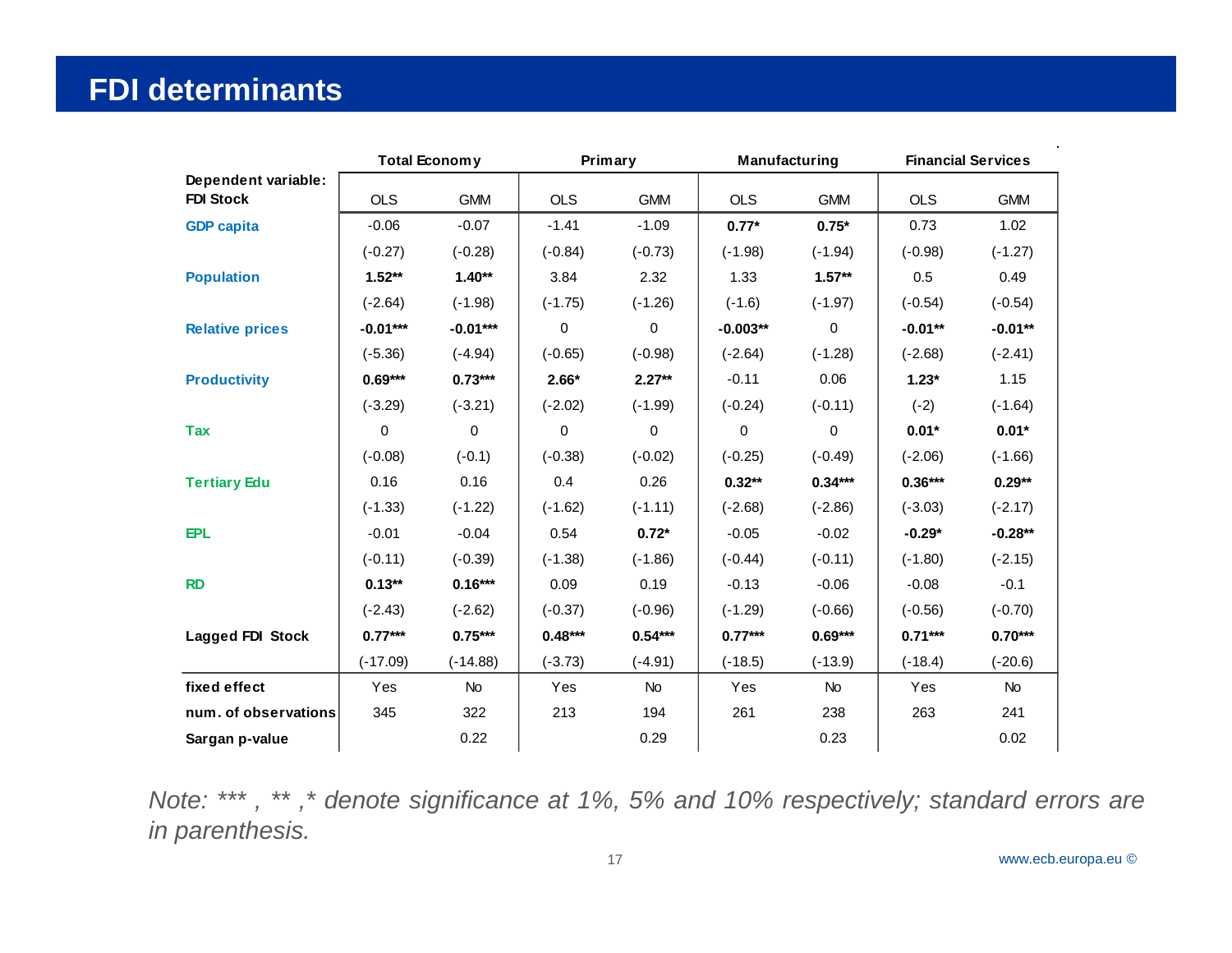#### **Financial services FDI determinants**

|                                         | <b>Financial</b> |            |  |
|-----------------------------------------|------------------|------------|--|
| Dependent variable:<br><b>FDI Stock</b> | <b>OLS</b>       | <b>GMM</b> |  |
| <b>GDP capita</b>                       | 0.61             | 0.71       |  |
|                                         | (0.93)           | (1.00)     |  |
| <b>Population</b>                       | 0.29             | 0.27       |  |
|                                         | (0.33)           | (0.25)     |  |
| <b>Relative prices</b>                  | $-0.01**$        | $-0.01**$  |  |
|                                         | $(-2.44)$        | $(-2.59)$  |  |
| <b>Productivity</b>                     | $1.27**$         | $1.40**$   |  |
|                                         | (2.49)           | (2.12)     |  |
| Tax                                     | $0.01*$          | $0.01*$    |  |
|                                         | (1.84)           | (1.69)     |  |
| <b>Tertiary Edu</b>                     | $0.41***$        | $0.49**$   |  |
|                                         | (3.20)           | (2.16)     |  |
| EPL                                     | $-0.31$          | $-0.47*$   |  |
|                                         | $(-1.48)$        | $(-1.78)$  |  |
| RD                                      | 0.01             | 0.00       |  |
|                                         | (0.05)           | $(-0.01)$  |  |
| VIX                                     | $-0.01$          | $-0.01*$   |  |
|                                         | $(-1.28)$        | $(-1.78)$  |  |
| <b>Lagged Financial</b>                 | $0.86***$        | $0.82***$  |  |
|                                         | (18.50)          | (12.81)    |  |
| Lagged Financial (2)                    | $-0.14*$         | $-0.14**$  |  |
|                                         | $(-2.05)$        | $(-2.50)$  |  |
| fixed effect                            | Yes              | <b>No</b>  |  |
| num. of observations                    | 245              | 223        |  |
| Sargan p-value                          |                  | 0.24       |  |

Note: \*\*\*, \*\*,\* denote significance at 1%, 5% and 10% respectively; standard *errors are in parenthesis.*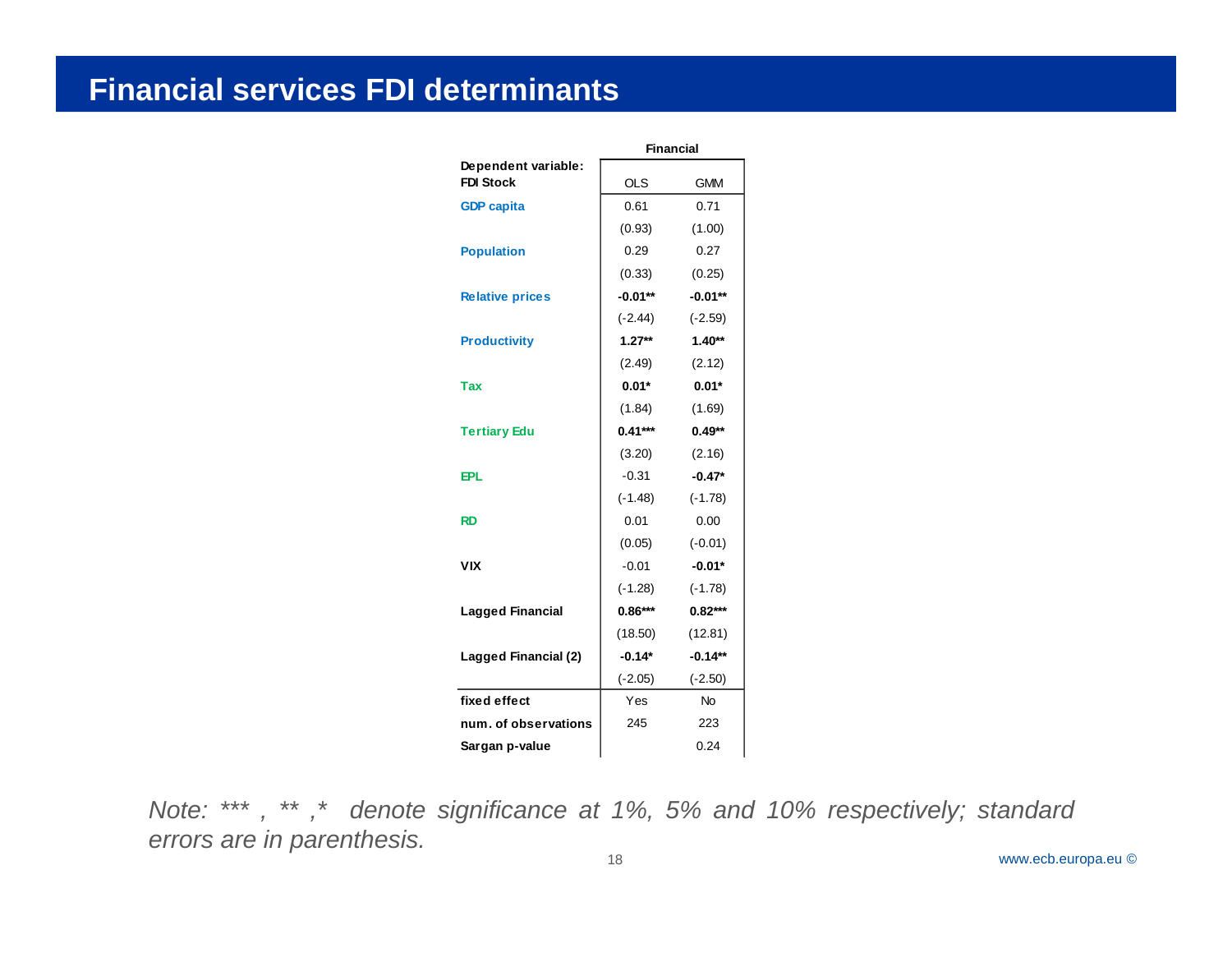## **Conclusions**

- FDI is **likely to support growth** through job creation, capital accumulation and productivity spillovers;
- Strong **detrimental effect of the Financial Crisis** on the largest euro area countries and no recovery yet to the pre-crisis levels;
- **Structural factors matter** to attract FDI;
- Significant scope for improving attractiveness to FDI through **targeted policies** such as product and labour market reforms, tax competition, innovation and R&D.